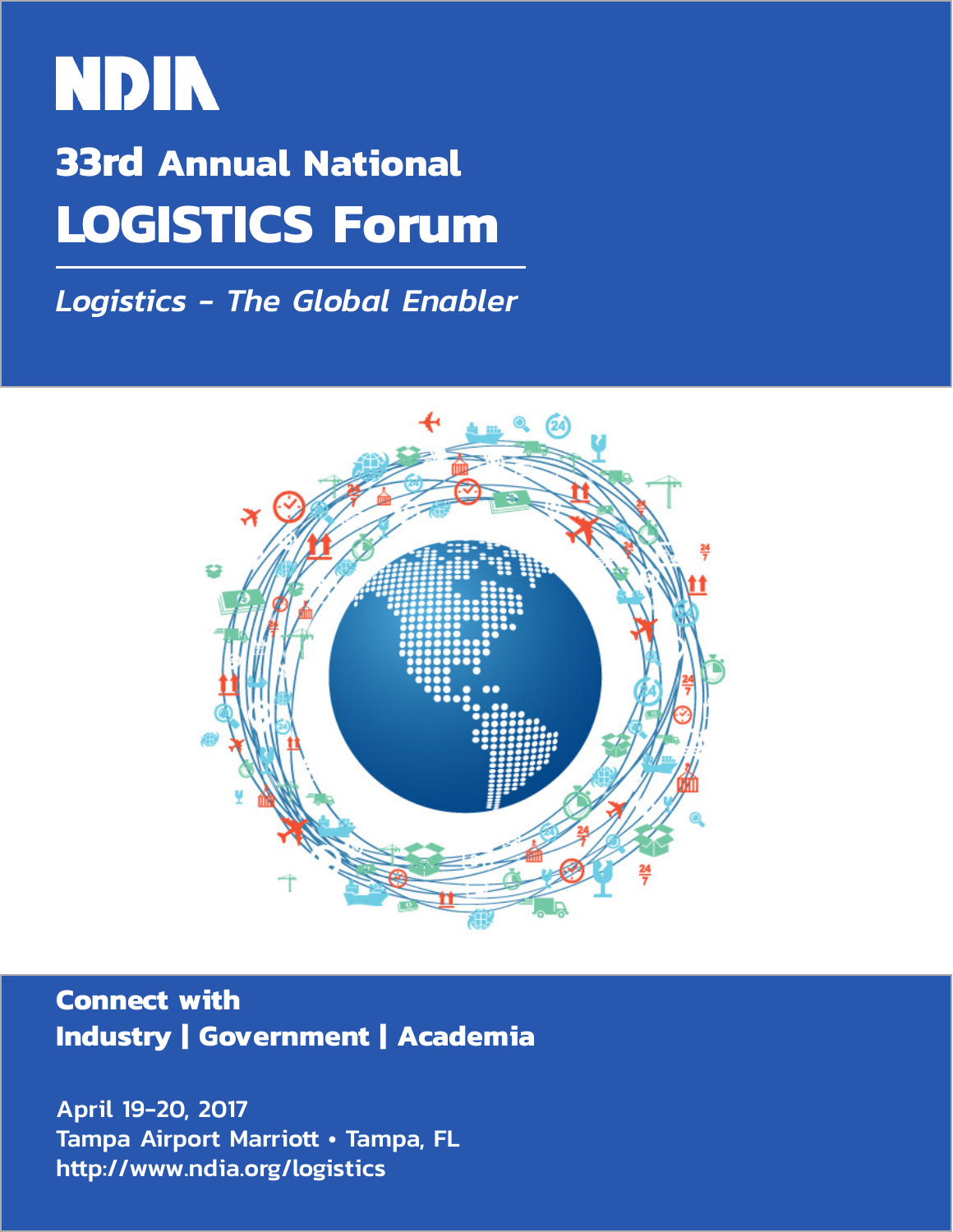## **33RD ANNUAL NATIONAL LOGISTICS FORUM**

Welcome to the 33<sup>rd</sup> Annual National Logistics Forum. The forum has become recognized as the premier conference focused upon the nation's industry support to the Department of Defense and our nation's warfighters. This year's conference occurs at a pivotal time…Military Services focusing on readiness of the force while new and emerging challenges present themselves around the globe. Meanwhile, threats from global terrorism and ISIS continue front and center for our collective National Security decision makers. Our forum theme this year, "Logistics – The Global Enabler" aims to focus the discussion and remarks upon the requirement to meet the demands of national readiness for DoD through a strong partnership with the industrial base. Innovative processes and technology promise readiness with ever more efficiency.

We will present the prestigious Logistican Emeritus Award to the Honorable Alan Estevez, former Principal Deputy to the Undersecretary of Defense for Acquisition, Technology and Logistics. The Edward M. Greer Award will be presented to Ms. Peri Widener, Vice President and General Manager for Integrated Logistics, Global Services & Support, The Boeing Company. Be sure to add your congratulations to these two great professionals who have contributed so much to our DoD logistics and sustainment efforts over the years.

On Tuesday and Wednesday, we have a great line up of keynotes led by the Commander of United States Central Command, General Joseph Votel, USA. He will be providing an update of the challenges he is facing and underscore the importance of creating value in the sustainment mission. Ms. Carey Smith, the President, Federal Business Unit of Parsons will provide the industry perspective regarding DoD sustainment and logistics capabilities. Ms. Kristin French, Principal Deputy to the Deputy Undersecretary of Defense for Logistics and Materiel Readiness, will address the forum on Thursday and hopefully provide insight into the upcoming reorganization efforts in the Department and how it might impact policy. On Thursday, we will kick off our day with a speech by General Gus Perna, USA, Commander, Army Materiel Command. He will provide his vision for more operationalized and networked Army Sustainment. We will also have remarks by Major General Angus Fay, Assistant Chief of Staff for Defence, United Kingdom, (Logistics Operations), who will provide his insight into how departments should approach outsourcing and execution of the logistics mission. Intermixed with the keynotes are a number of focused panels on the strategic issues we face, including the renowned "Fire Side Chat" by our most senior military logisticians and the service acquisition executives.

During the forum, we will provide a final update and close-out on the NDIA Logistics Divison's focus areas over the past three years: Best Logistics Contracting, Public/Private Partnerships, and Multi-year funding. As usual, we will have top industry, DoD leadership, and respected former senior military leaders co-chairing senior-level teams looking at how we can improve performance in these critical focus areas. They will provide answers to your questions regarding how we can execute our mission more effectively and efficiently.

This forum offers an open exchange between senior government, military, and industry leaders on national security Logistics and Sustainment priorities. Thank you for being here and taking part in this critical discussion. I encourage you to take full advantage of this exceptional opportunity to fully participate and help influence the future of national defense logistics.

Sincerely, LTG Robert T. Dail, USA (Ret) Chairman, NDIA Logistics Management Division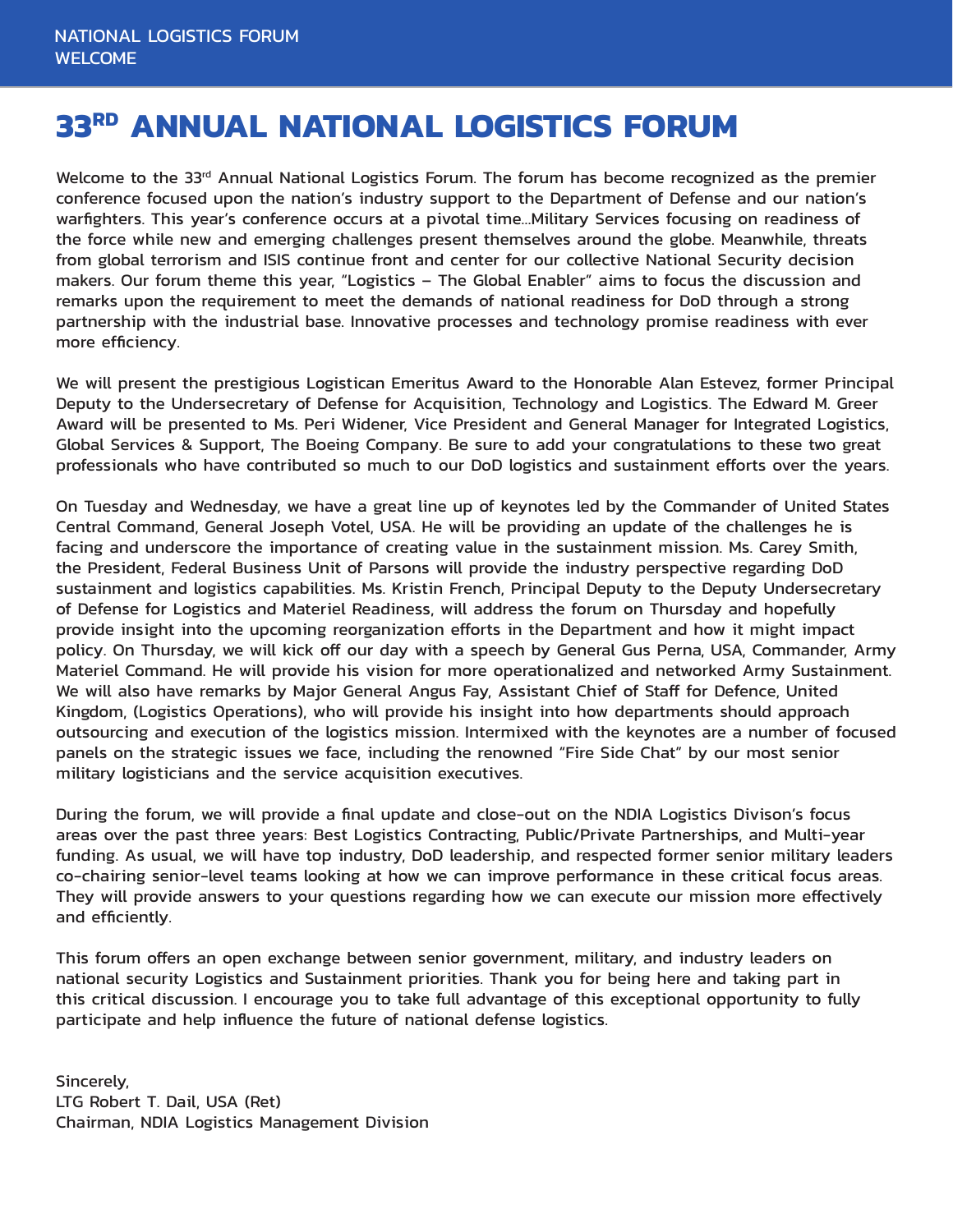## **TUESDAY, APRIL 18**

12:00 pm - 5:00 pm **REGISTRATION OPEN**

## **WEDNESDAY, APRIL 19**

| 7:00 am $-6:30$ pm     | <b>REGISTRATION OPEN</b>                                                                                                                                                                                                                                                                                                                                                                                                                                                                                                                                                        |
|------------------------|---------------------------------------------------------------------------------------------------------------------------------------------------------------------------------------------------------------------------------------------------------------------------------------------------------------------------------------------------------------------------------------------------------------------------------------------------------------------------------------------------------------------------------------------------------------------------------|
| $7:00$ am - 8:00 am    | NETWORKING CONTINENTAL BREAKFAST                                                                                                                                                                                                                                                                                                                                                                                                                                                                                                                                                |
| $8:00$ am - $10:00$ am | <b>DISPLAYER SET-UP</b>                                                                                                                                                                                                                                                                                                                                                                                                                                                                                                                                                         |
| $8:00$ am - $8:10$ am  | <b>OPENING REMARKS</b><br>• LTG Robert Dail, USA (Ret), Chairman, NDIA Logistics Management Division                                                                                                                                                                                                                                                                                                                                                                                                                                                                            |
| $8:10$ am - $8:15$ am  | <b>WELCOME REMARKS</b><br>• Gen Craig McKinley, USAF (Ret), President & CEO, NDIA                                                                                                                                                                                                                                                                                                                                                                                                                                                                                               |
| $8:15$ am - $9:00$ am  | <b>GOVERNMENT WELCOME &amp; KEYNOTE ADDRESS</b><br>• GEN Joseph Votel, USA, Commander, United States Central Command                                                                                                                                                                                                                                                                                                                                                                                                                                                            |
| $9:00$ am - $9:45$ am  | <b>INDUSTRY KEYNOTE ADDRESS</b><br>• Ms. Carey Smith, President, Federal Business Unit, Parsons Corporation                                                                                                                                                                                                                                                                                                                                                                                                                                                                     |
| $9:45$ am - $10:15$ am | NETWORKING BREAK IN THE DISPLAY AREA                                                                                                                                                                                                                                                                                                                                                                                                                                                                                                                                            |
| $10:15$ am - 11:45 am  | <b>CCMD 4 PANEL: SHAPING AND SUSTAINING GLOBALLY INTEGRATED LOGISTICS</b><br>The Joint Force faces a future security environment characterized by trans-regional crises,<br>increasingly capable adversaries and contested environments, broad demand for constrained<br>resources, and increasing information and Cyber threats to joint and partner logistics networks.<br>This panel will discuss the requirements and implications of globally integrated logistics and how<br>the Joint Logistics Enterprise might address these challenges to sustain global engagements. |
|                        | Moderator: Maj Gen James Hawkins, USAF (Ret), Director for Strategic Logistics, J4,<br>Joint Chiefs of Staff<br>• Brig Gen Evan Miller, USAF, Director for Logistics, Engineering and Security Assistance<br>(J4), U.S. Pacific Command<br>. Brig Gen Stan Sheley, USAF, Director for Logistics and Engineering, J4, U.S. Northern<br>Command<br>• RADM Paul Verrastro, USN, Director for Logistics, U.S. European Command                                                                                                                                                      |
| 11:45 $am - 1:00 pm$   | <b>NETWORKING LUNCHEON</b>                                                                                                                                                                                                                                                                                                                                                                                                                                                                                                                                                      |
| 1:00 pm $-$ 1:30 pm    | <b>INTERNATIONAL KEYNOTE ADDRESS</b><br>. Major General Angus Fay (UK), Assistant Chief of The Defence Staff, UK Ministry of Defence                                                                                                                                                                                                                                                                                                                                                                                                                                            |

 *General Fay will discuss the latest for UK defence logistics, including a changing political landscape and a global support requirement for operations – from deterrence on NATO's eastern flank to intervention operations in the Middle East. He will also describe how UK defence has approached outsourcing at the home base and the developing Defence Support Network Transformation programme and his vision for more globally agile, responsive and precise logistics.*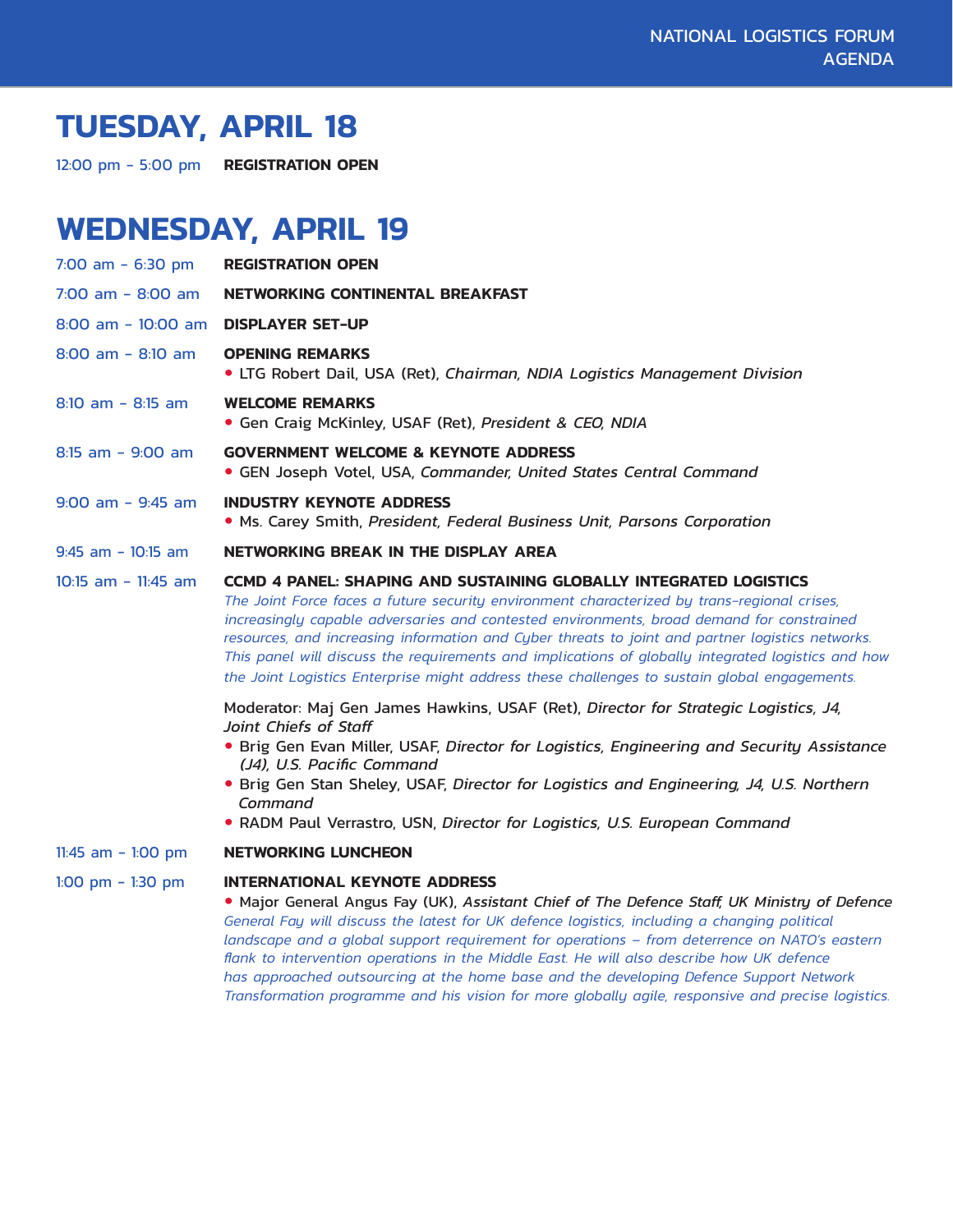## **WEDNESDAY, APRIL 19 (CONTINUED)**

#### 1:30 pm - 3:00 pm **CONTRACTING FOR SERVICES PANEL**

 *In an era of recognition of significant services, contract spending amidst recurring budget challenges, high visibility contingency contracting, proliferation of mega multiple award IDIQ contracts and price centric competition, how can innovation and incentivized performance exist? This panel will examine trends and challenges in the contracted services market space – from the perspective of OSD contracts policy, industry market segment advocacy, an industry services market contracting expert and the ultimate end user customer.*

Moderator: MG Jeanette Edmunds, USA (Ret), *President & CEO, Upper Right Business Strategies*

- Mr. Kenneth Brennan, *Deputy Director, Services Acquisition in the Office of Defense Procurement and Acquisition Policy*
- Mr. Kim Denver, *Senior Vice President, Chief Corporate Contracts Executive, Leidos*
- **MG Edward Dorman, USA, Director, Logistics and Engineering, J4, U.S. Central Command**

#### 3:00 pm - 3:15 pm **NETWORKING BREAK IN DISPLAY AREA**

#### 3:15 pm - 4:45 pm **SERVICE 4'S PANEL**

 *This panel will explore the challenges facing the respective uniformed Services in DoD regarding readiness and operational sustainment in 2017 and in the future. The panel members will also discuss priorities and programs to ensure the Services meet their operational and institutional readiness objectives. Finally, panel members will highlight innovative concepts, processes, and approaches towards increased efficiency and improved readiness outcomes.*

#### Moderator: LTG Robert Dail, USA (Ret), *Chairman, NDIA Logistics Management Division*

- Lt Gen John Cooper, USAF, *Deputy Chief of Staff for Logistics, Engineering and Force Protection, Headquarters, U.S. Air Force*
- LTG Aundre Piggee, USA, *Deputy Chief of Staff for Logistics, Office of the Chief of Staff of the Army*
- RDML John Polowczyk, USN, *OPNAV N41, Director, Logistics Programs and Business Operations Division*
- BGen Terry Williams, USMC, *Assistant Deputy Commandant for Installations and Logistics (Plans), Headquarters, U.S. Marine Corps*

#### 4:45 pm - 5:00 pm **PRESENTATION OF AWARDS**

 *Join us in a celebration of logistics excellence as we recognize the recipients of this year's awards. Achievements in logistics leadership, integrated logistics support engineering, and supply chain management will be presented, and award recipients will be acknowledged.*  

 Presented by Ms. Kristin K. French, *Principal Deputy Assistant Secretary of Defense Logistics and Materiel Readiness*

- DoD Award for Supply Chain Excellence
- NDIA Edward M. Greer Award
- NDIA Logistician Emeritus Award

#### 5:00 pm - 6:30 pm **NETWORKING RECEPTION IN DISPLAY AREA**

*The NDIA has a policy of strict compliance with federal and state antitrust laws. The antitrust laws prohibit competitors from engaging in actions that could result in an unreasonable restraint of trade. Consequently, NDIA members must avoid discussing certain topics when they are together – both at formal association membership, board, committee, and other meetings and in informal contacts with other industry members:*  prices, fees, rates, profit margins, or other terms or conditions of sale (including allowances, credit terms, and warranties); allocation of markets or customers or division of territories; or refusals to deal with or boycotts of suppliers, customers or other third parties, or topics that may lead *participants not to deal with a particular supplier, customer or third party.*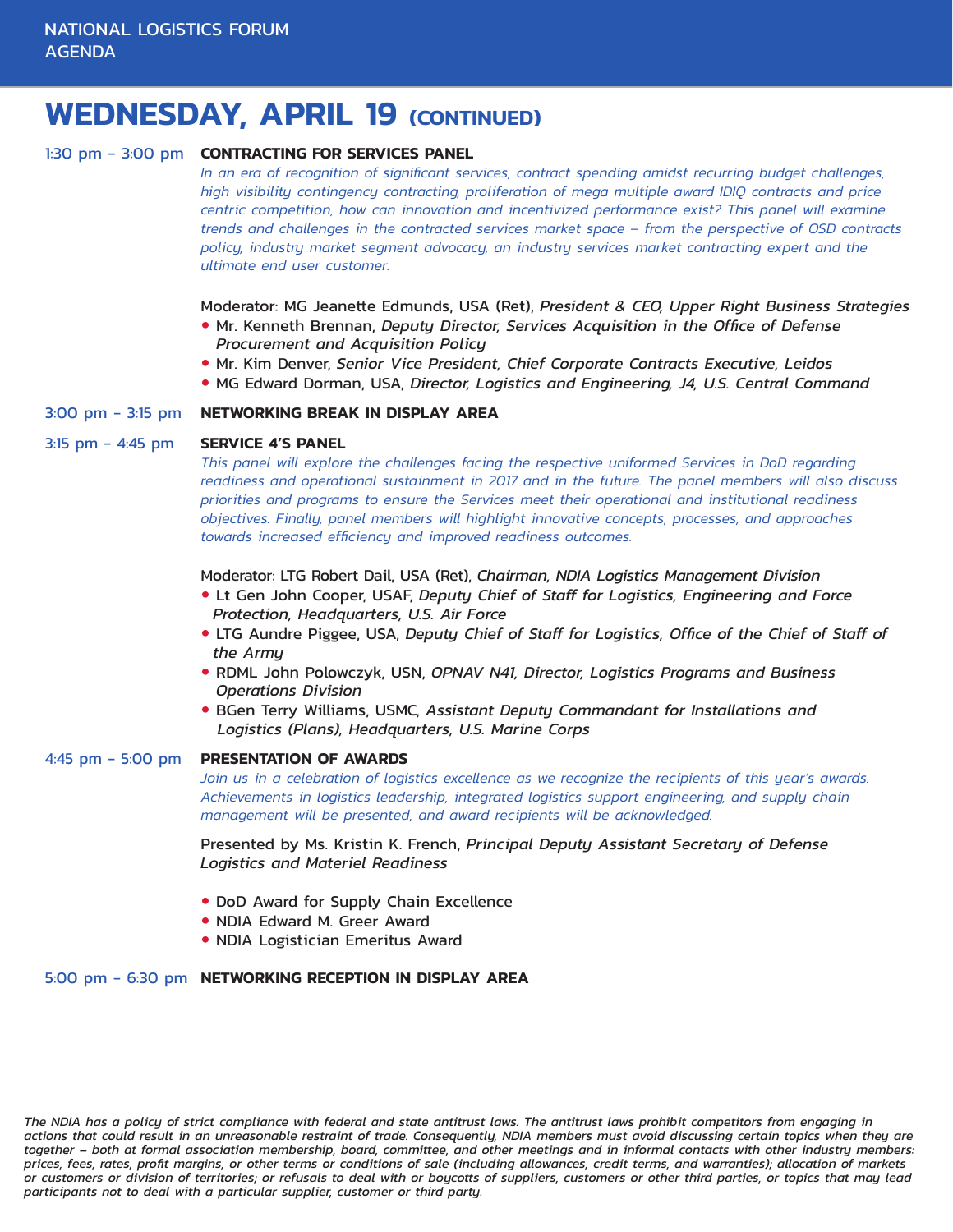## **THURSDAY, APRIL 20**

- 7:00 am 5:15 pm **REGISTRATION OPEN**
- 7:00 am 8:00 am **NETWORKING CONTINENTAL BREAKFAST**
- 8:00 am 8:45 am **GOVERNMENT KEYNOTE ADDRESS**
	- GEN Gustave Perna, USA, *Commanding General, U.S. Army Materiel Command*
- 8:45 am 10:00 am **PUBLIC PRIVATE PARTNERSHIP PANEL**

 *Existing DoD policy calls for the consideration of PPPs to enable the best use of public and private sector capabilities and encourages the use of PPPs for more than simply depot repairs. However, the expansion of PPPs across all 12 Integrated Product Support (IPS) Elements is largely uncharted territory with the focus of PPPs remaining depot level touch labor. Given the benefits that accrue to* all participants in a PPP, it is imperative that we approach partnering with greater flexibility in terms  *of IPS element coverage and process implementation. Rather than waiting until after IOC, partnering earlier in the acquisition process for any of the IPS elements provides the potential for significant savings through greater cooperation, risk sharing and the avoidance of duplicate efforts. Further, the application of outcome based service contracts could provide additional savings for the government through the avoidance of capital investments. This panel will explore the potential benefits to be realized from expanding our PPP horizons beyond touch labor. Questions to be addressed include: What can be done to best leverage the core competencies of both parties? When should a PPP*  be put in place to maximize the benefits to both parties? Which of the other IPS elements have the  *greatest PPP savings potential? How can the government avoid unnecessary capital investments?*

 Moderator: Ms. Laura Frank, *Vice President, Enterprise Sustainment Solutions, Lockheed Martin Corporation*

- Mr. Jeff Allen, *Executive Director, Air Force Sustainment Center, Air Force Materiel Command*
- Ms. Lynn Kohl, *Vice Commander, Naval Supply Systems Command, Weapon Systems Support*
- Mr. Chris Lowman, *Acting Principal Deputy Assistant Secretary of the Army for Acquisition, Logistics and Technology*
- Mr. Donald Wetekam, *Vice President, Government & Defense Business Development, AAR Corporation*

#### 10:00 am - 10:30 am **NETWORKING BREAK IN DISPLAY AREA**

#### 10:30 am - 12:00 pm **JOINT PROVIDERS PANEL**

 *The ability of Joint and commercial logistics providers to anticipate, recognize, and quickly adapt to shifting Combatant Command requirements in the 21 Century battlefield is essential to mission success. In addition to current resource constraints impacting logistics readiness (capability, capacity, and responsiveness), our U.S. logistics enterprise is faced with increasingly complicated transregional and multifunctional threats across information, operations, space and cyber environments. What are the logistic challenges and vulnerabilities that have been identified under the ongoing Department of Defense review of military readiness? Forward commercial logistics are becoming increasingly vulnerable by precision weapons capabilities of our near-peer adversaries. Given the necessary support gained from commercial capacity and capabilities, what are the implications and potential mitigations for this evolving vulnerability? What are the challenges to global logistics providers in addressing the adoption of commercial best practices when faced with Lowest Price, Technically Acceptable (LPTA) and/or other contracting constraints? How are global logistics providers addressing mission requirements to include leveraging partner logistics capabilities; and increased use and integration of commercial systems? What are the implications for global logistics in a Cyber- Degraded Environment? What is our expected resiliency in terms of the ability to recover rapidly from adversity and setbacks in a Cyber threat environment?* 

Moderator: Lt Gen Brooks Bash, USAF (Ret), *Chief Commercial Officer, AAR Corporation*

- VADM William Brown, USN, *Director for Logistics, J-4, Joint Chiefs of Staff*
- RADM Vincent Griffith, USN, *Director, DLA Logistics Operations (J3)*
- LTG Stephen Lyons, USA, *Deputy Commander, U.S. Transportation Command*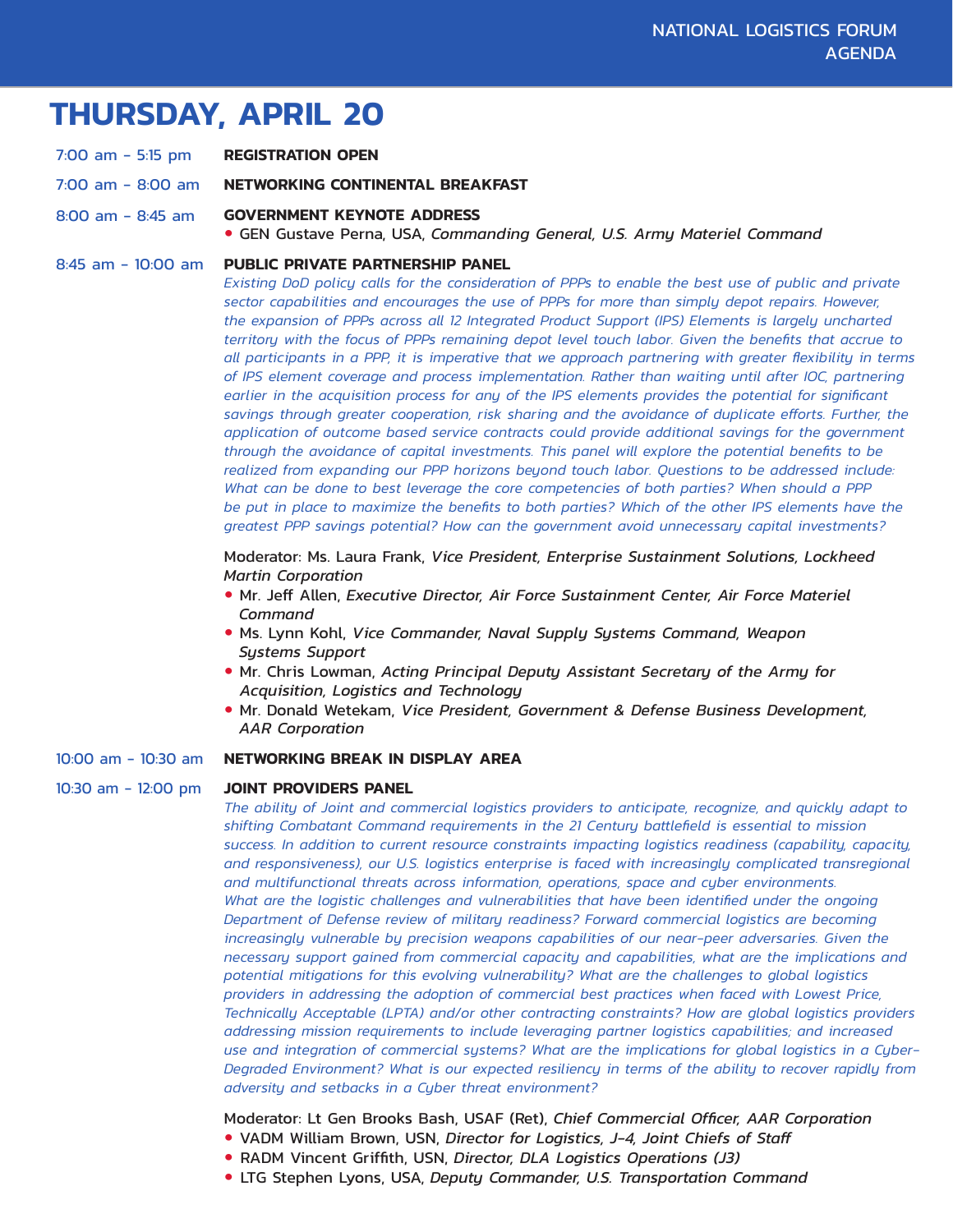## **THURSDAY, APRIL 20 (CONTINUED)**

- 12:00 pm 1:00 pm **NETWORKING LUNCHEON**
- 1:00 pm 1:30 pm **GOVERNMENT KEYNOTE ADDRESS**
	- **Ms. Kristin French,** *Principal Deputy Assistant Secretary of Defense Logistics and Materiel Readiness*

#### 1:30 pm - 2:30 pm **LOGISTICS DASD PANEL - A GLIMPSE OF THE FUTURE**

*At the time of the forum, we will be three months into the new administration. Arguably, it was, and perhaps remains, a period of significant uncertainty within the Department of Defense. Our panelists will be asked to polish their crystal balls and discuss what they see as the future for logistics within the Department of Defense. What do they see as the key enablers for continued or improved positive relationships with industry? What do they see as the key inhibitors of a positive relationship with industry? The panel will blend logistics leaders from both government and industry to discuss what we need to start doing, and what we need to stop doing, in order to ensure success.* 

 Moderator: MajGen James Kessler, USMC (Ret), *Vice President, Materiel Management, LMI Corporation*

- Mr. Terry Emmert, *Deputy Assistant Secretary for Materiel Readiness, Assistant Secretary of Defense for Logistics and Materiel Readiness*
- Mr. Andrew Haeuptle, *Management, Policy and Analysis Director, Office of the Deputy Chief Management Officer*
- VADM Mark Harnitchek, USN (Ret), *Director, Aircraft Modernization & Sustainment Global Sales & Marketing/Global Services & Support, The Boeing Company*
- **Mr. David Wilkins,** *Vice President, Contracts and Supply Chain, Raytheon Company*

#### 2:30 pm - 3:00 pm **NETWORKING BREAK IN DISPLAY AREA**

#### 3:00 pm - 3:30 pm **INDUSTRY KEYNOTE ADDRESS**

 Mr. Tom Captain, *Vice Chairman and Global Aerospace & Defense Leader, Deloitte, LLP Mr. Captain will discuss his latest, thought-provoking observations impacting U.S. and global aerospace and defense markets, what challenges are affecting government-industry partnerships, and what changes might be made to improve the relationships between the Defense Department and its commercial suppliers.* 

#### 3:30 pm - 5:15 pm **ACQUISITION AND PROCUREMENT: EQUIPMENT, MATERIAL AND SERVICES**

*Military Service and Agency Acquisition and Procurement professionals convert the Department's requirements for commercial equipment, material and services into contract vehicles. These contracts drive industry's behavior and the outcomes they ultimately deliver for defense customers. This panel will explore the readiness and cost outcomes being experienced by defense customers and where changes might be effected by industry and/or the government to improve these outcomes.* 

 Moderator: Mr. Al Banghart, *Vice Chairman, NDIA Logistics Management Division; Defense Supply Chains Lead, Deloitte Consulting, LLP*

- Ms. Claire Grady, *Director Procurement and Acquisition Policy*
- **Maj Gen Darryl Scott, USAF (Ret), Vice President, Contracts and Pricing, The Boeing**  *Company*
- Mr. Rod Skotty, *President, Maritime Helicopter Support Company, a Lockheed Martin and Sikorsky Wholly Owned Subsidiary*

#### 5:15 pm - 5:20 pm**CLOSING REMARKS AND ADJOURN**

LTG Robert Dail, USA (Ret), *Chairman, NDIA Logistics Management Division*

Thank you to our event emcee, Mr. Al Banghart, Vice Chairman, NDIA Logistics Management Division; Defense Supply *Chains lead, Deloitte Consulting, LLP.*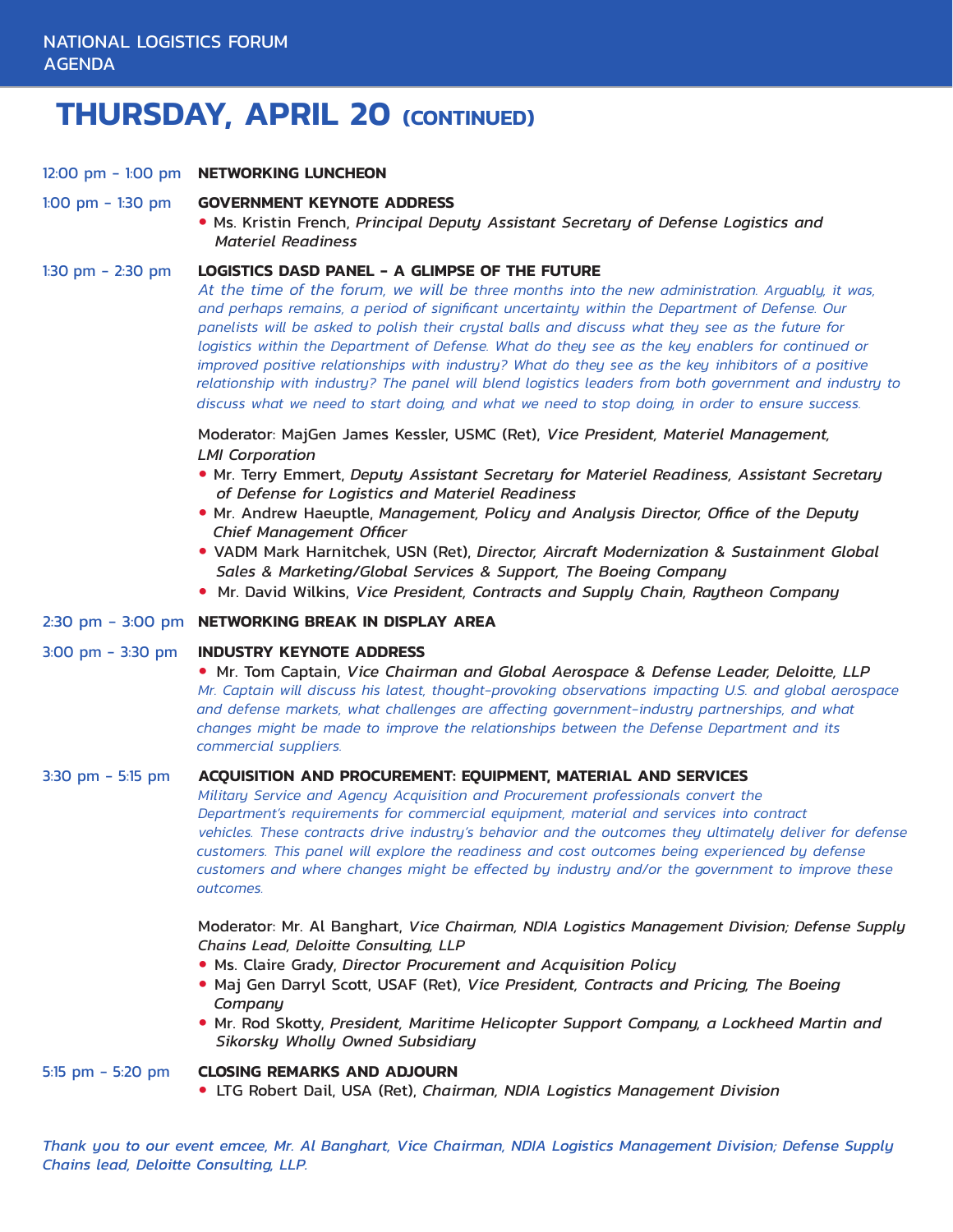## **DISPLAYER INFORMATION**

#### Bloomberg Government

Bloomberg Government is a premium, subscriptionbased service that provides comprehensive information and analytics for professionals who interact with the government. Delivering rich data, sophisticated tools and breaking news alongside original, in-depth analysis, BGOV solutions help government relations and government contracting professionals perform at the top of their game.

#### Defense Logistics Agency

As America's combat logistics support agency, the Defense Logistics Agency provides nearly 100% of consumable items America's military needs to operate: food, fuel and energy, uniforms, medical supplies, and construction and barrier equipment. DLA supplies 88% of spare parts, provides reutilization, disposition, cataloging, and document automation & production services.

#### Dun & Bradstreet, Inc.

For 90 years, we have adapted our proprietary data and analytics into high-impact public sector solutions to deliver maximum taxpayer value. Dun & Bradstreet helps agencies streamline due diligence efforts in their procurement process and uncover risks among suppliers in their supply chain through improved oversight.

#### Lowry Solutions

Since 1974, Lowry Solutions has been implementing technology innovations nationwide, and with over 10,000 customers, it has established itself as a premier Enterprise Mobility Systems Integrator focused on wireless networks, tablets and mobile devices, barcode, RFID, biometrics and asset management solutions. Lowry understands that each enterprise has its own specific issues and requirements and that, in order to provide best-in-class solutions to address these issues, a deep understanding of our clients' unique business processes is a necessity.

#### Simio LLC and Eagle6

Capture untapped cost and timing efficiencies from logistics operations by augmenting existing ERP, optimization, Excel-based planning systems with Simio detailed scheduling solutions. Military officers, defense contractor executives turn to the experienced team from Simio and Eagle6, a Service Disabled Veteran Owned Small Business, for unique solutions.

#### Systecon North America

Systecon provides world recognized strategic analytic modeling and simulation tools to better understand and execute missions - resulting in enhanced readiness at optimal cost. By providing capabilities to conduct holistic studies and analyses that enable senior leader decisions, customers can understand potential outcomes of various funding and operational decisions resulting in more effective operations, lower costs, and robust capabilities for your program.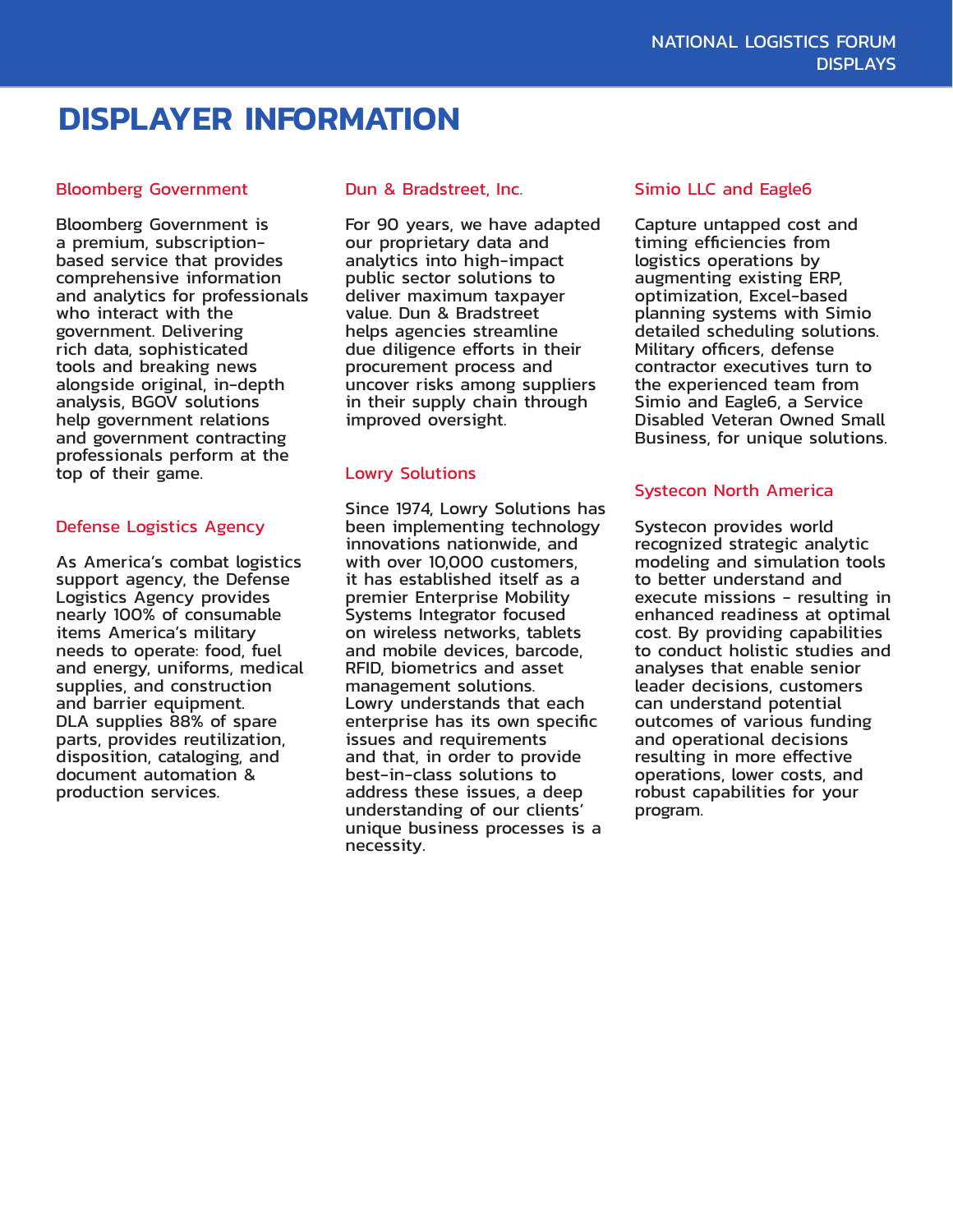## **AWARD RECIPIENTS**

### **THE LOGISTICIAN EMERITUS AWARD**

The Logistician Emeritus Award is presented to an individual who has demonstrated outstanding competence and has made a substantial contribution in the field of national security logistics while serving in a governmental position. The award was established by the Logistics Management Division in 1980 as a means of recognizing deserving individuals.



#### HON. ALAN ESTEVEZ

The Honorable Alan F. Estevez has distinguished himself throughout thirty-six years of exceptional service to the U.S. Government and the Department of Defense, culminating in his appointment as the Principal Deputy Undersecretary of Defense for Acquisition, Technology and Logistics, and retiring from that position earlier this year. His leadership, managerial skill, and unparalleled dedication enabled him to provide exceptional support to deployed forces in combat, effectively manage some of our nation's largest and most complex programs, and successfully develop and implement transformational improvements across the entire defense logistics enterprise. His consistently superb performance earned him recognition as one of our nation's most valuable senior officials.

As the principal deputy for AT & L, he spearheaded efforts to improve warfighting capabilities, management efficiency, and buying power across DoD. He supported efforts for OSD on all matters related to acquisition: logistics and materiel readiness, research and engineering, nuclear, chemical and biological weapons, operational energy, installations and environment, and the defense industrial base. He provided the leadership that enabled many different parts of the national security community to work together to support our warfighters and build the capabilities our nation will benefit from for many years to come. The initiatives he championed, instituted and supported resulted in significant improvements to logistics that have saved billions of dollars.

From his initial assignment with the Department of the Army in 1981, he was quickly and consistently recognized as one of the top managers in the logistics community, rising rapidly to positions of great responsibility in Military Traffic Management Command (now SDDC), the Army Staff, and OSD. After Operation Desert Storm he was one of the key authors of the logistics AAR that led to the development of the Army's Total distribution plan, a major initiative that greatly improved readiness and reduced support costs. Mr. Estevez was the driving force behind the In Transit Visibility/Total Asset Visibility program that continues to pay dividends today and will for many years to come.

Mr. Estevez has been the recipient of many awards and distinctions during his career, including the DoD Distinguished Civilian Service Medal, the Presidential Rank Distinguished Executive Award, multiple Secretary of Defense Medals for Meritorious Civilian Service, and the Service to America Medal. He is a graduate of Rutgers University and holds a master's degree in National Resource Strategy from the Industrial College of the Armed Forces (now the Eisenhower School) at National Defense University.

#### PAST RECIPIENTS OF THE LOGISTICIAN EMERITUS AWARD INCLUDE:

2016 LTG Kathleen Gainey, USA (Ret) 2015 Mr. Randy T. Fowler, Former DASD Materiel Readiness 2014 MG Kevin Leonard, USA (Ret) 2013 Ms. Debra Tune, OASAF (IE&L) (Ret) 2012 Gen Duncan McNabb, USAF (Ret) 2011 VADM Justin McCarthy, USN (Ret) 2010 LTG Robert Dail, USA (Ret) 2009 LTG C.V. Christianson, USA (Ret) 2008 LTG John J. Cusick, USA (Ret) 2007 VADM Keith Lippert, USN (Ret) 2006 Gen John Handy, USAF (Ret) 2005 VADM Gordon Holder, USN (Ret)

2004 LTG Charles Mahan, Jr., USA (Ret) 2003 LTG Roy Beauchamp, USA (Ret) 2002 LTG Mike McDuffie, USA (Ret) 2001 Mr. James Emahiser, DoD (Ret) 2000 Maj Gen John Phillips, USAF (Ret) 1999 Mr. Eric Orsini, Dept. of the Army (Ret) 1998 GEN William Tuttle, Jr., USA (Ret) 1988 Mr. Richard Bruner, Former Executive Director, DLA (Ret) 1987 Maj Gen Monroe Smith, USAF (Ret) 1986 Mr. Edwin Greiner, United States Army Materiel Command (Ret)

 ADM Isaac Kidd, Jr., USN (Ret) RADM Duncan McGillivary, USN (Ret) Maj Gen Graham Rider, USAF (Ret) Maj Gen Martin Fulcher, USAF (Ret) Lt Gen George Rhodes, USAF (Ret) LTG Joseph Heiser, USA (Ret)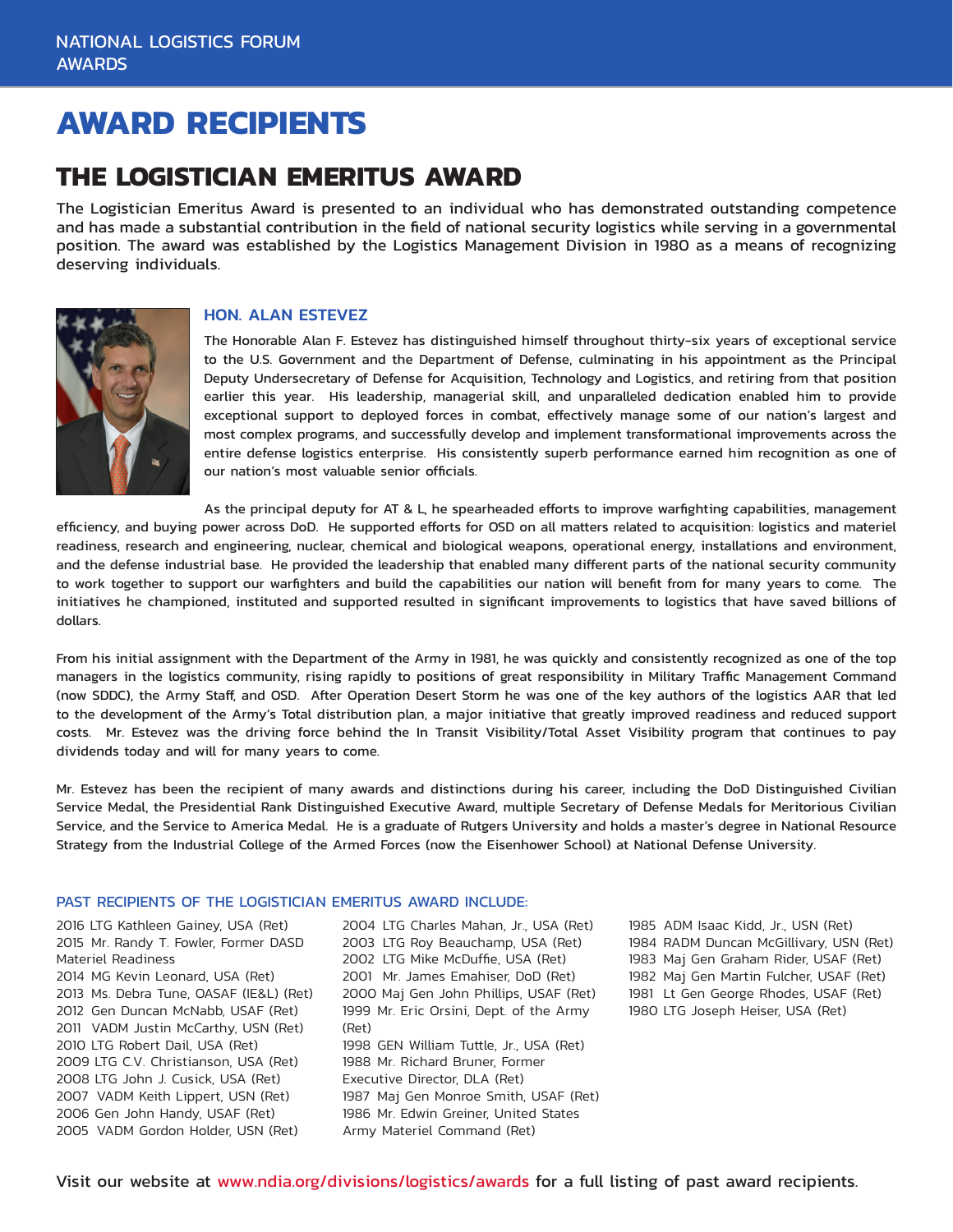## **EDWARD M. GREER AWARD**

The Greer Award is presented annually to an industry individual in recognition of noteworthy contributions or meritorious service to the Department of Defense in the area of integrated logistics support engineering and its implementation in maintenance and product support. The award was established in 1956 by Greer Hydraulics, Inc. to stimulate thought and develop programs which will benefit industry and the public. The award program encourages solutions to troublesome maintenance problems or to the development of integrated logistics support planning techniques to be employed in their solution. The award is presented in honor of its originator, Edward M. Greer.



#### MS. PERI WIDENER

Ms. Peri Widener is Vice President and General Manager for Integrated Logistics, a division of the Global Services & Support business unit of The Boeing Company. Integrated Logistics provides optimized readiness and after-delivery support for a wide variety of military platforms and systems worldwide through innovative sustainment concepts, leveraging efficient supply-chain management, industry-leading engineering services and public/private partnerships.

Prior to this role, Widener has served as senior company executive for Rotorcraft Support Programs, leading a team of more than 1,000 people worldwide who provide readiness and after-delivery support for multiple rotorcraft and other platforms and systems, including the AH-64 Apache, A-6i Little Bird, CH-47 Chinook

and H-46 Sea Knight helicopters, the V-22 Osprey tiltrotor aircraft, as well as support to the Special Operations Command and at U.S. Army depots, including the Corpus Christi, Texas, Army Depot.

Ms. Widener has been responsible for developing rotorcraft support programs worldwide to support parts and maintenance for both U.S. Army and international customers.

Since joining The Boeing Company in 1979 at the Wichita, Kan., site, Ms. Widener has held a variety of increasingly responsible program management, business development, government affairs and staff leadership positions. She has worked in program management, government relations, marketing, public relations and business development including previous assignments with the Huntsville operation, the Military Airplanes organization based in Seattle and the company's corporate offices in Washington, D.C., area.

She was previously senior executive for Boeing Integrated Defense Systems in Alabama, where she was responsible for all business activities and operations at the Boeing Huntsville facility and for providing support to other Alabama sites, including Decatur. In this position, she supported several critical programs, including Ground-based Midcourse Defense, the International Space Station, PAC-3, Avenger and other space and missile programs. She also was the company's senior representative for community and state activities.

Ms. Widener has a bachelor's degree from Wichita State University and holds an M.B.A. from the Florida Institute of Technology. She is listed in World Who's Who, Who's Who in America in Finance and Industry, 2,000 Notable American Women, World Who's Who of Women, and Who's Who of Emerging Leaders.

#### PAST RECIPIENTS OF THE EDWARD M. GREER AWARD INCLUDE:

2016 Dinesh Verna, Stevens Institute of Technology 2015 Karl Voepel, Leidos Corporation 2014 Kevin Cody, ManTech International 2013 Mark Schroeder, Raytheon Company 2012 Gustavo M. (Gus) Urzua, Globemaster III Integrated Sustainment Program (GISP) 2011 Denise Richards, SPLO Production Programs 2009 Joe Davis, Saddle Butte Systems 2008 George Pearl, SAIC

2007 Eric Stange, Accenture National Security Services 2006 John Bezner, Lockheed Martin 2005 Joseph Grosson, Lockheed Martin 2004 David Spong, Boeing Integrated Defense Systems 2003 Hyman Shulman, Rand Corporation 2002 Timothy Raupp, Oshkosh Truck Corporation 2001 Carl Albero, American Systems Engineering 2000 James Restelli, The Boeing Company

1999 Jack Garrison, Lockheed Martin 1996 Curtis Barton, Raytheon Company 1995 W. B. Zimmerman, Lockheed Martin 1994 John Tiller, Raytheon Company 1993 R. Noel Longuermare, Westinghouse Electronics Systems Group 1992 William Rogers (Posthumously) Martin Marietta Corporation 1991 Donald Hall, Logistics Management Engineering, Inc.

1990 Russell Van de Steeg, Hughes Aircraft Company 1989 Thomas Roberts, Lockheed Electronics Company 1988 Harold Stromfeltz, Northrop Grumman 1987 Edwin Curll, Westinghouse Electronics Corporation 1986 Siegfried Goldstein, Siegfried Enterprises, Inc. 1985 Ralph Shapiro, Hughes Aircraft Company 1984 Richard Hale, Westinghouse Electric 1983 Ernest Manuel, ITT Corporation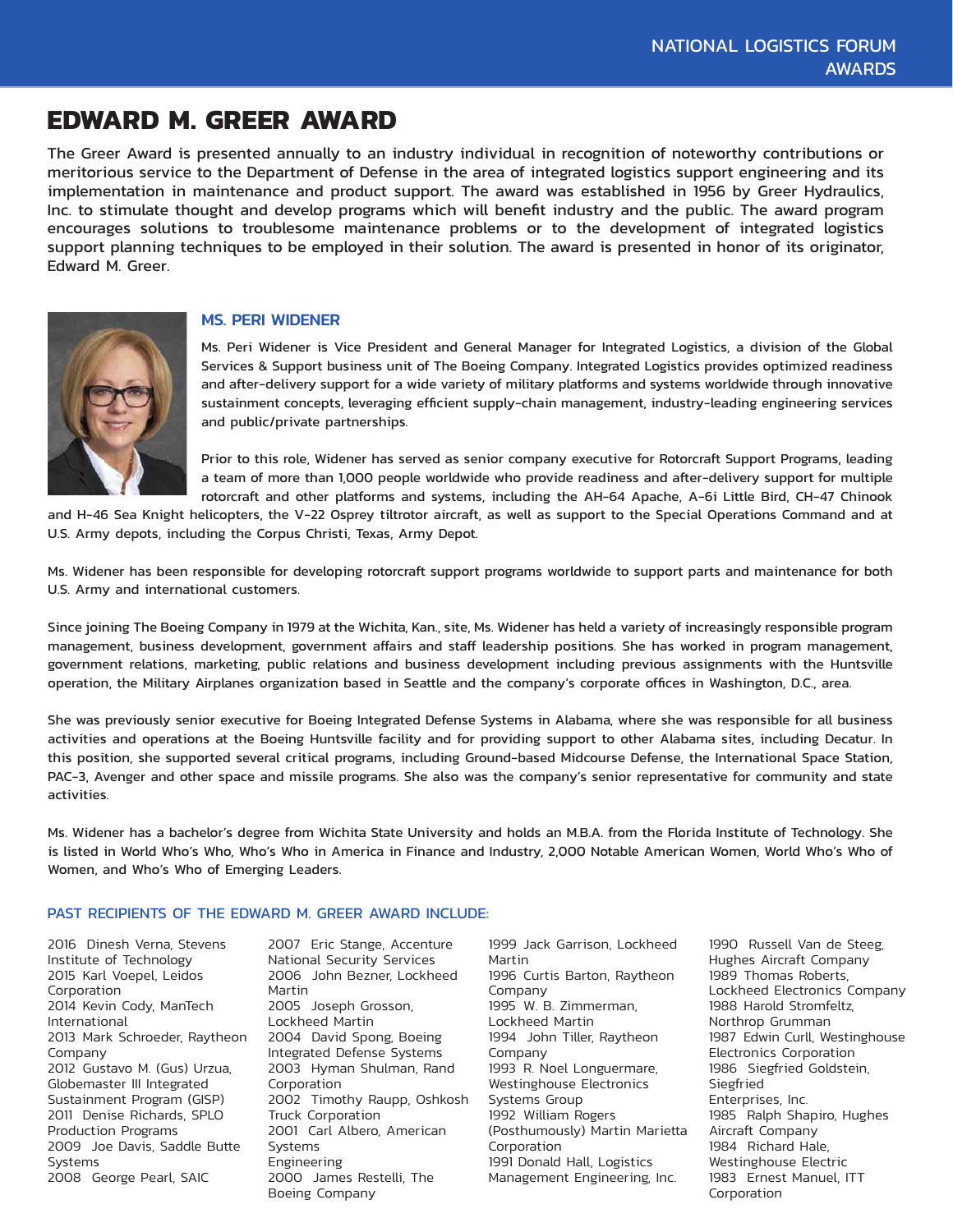## **AWARD RECIPIENTS**

## **DOD AWARD FOR SUPPLY CHAIN OPERATIONAL EXCELLENCE**

The DoD Award for Supply Chain Operational Excellence provides a showcase for innovative management and technology tools, which are used to improve our supply chain efficiency and effectiveness in order to enhance our support to the warfighter. The award honors organizations that have made exceptional progress through innovative development or adoption of the best supply chain practices.



#### 448TH SUPPLY CHAIN MANAGEMENT WING, AIR FORCE SUSTAINMENT CENTER, AIR FORCE MATERIEL COMMAND, UNITED STATES AIR FORCE

This year, we received several exceptional nominations. One organization displayed exceptional dedication and excellence through the implementation of state-of-the-art developments or by adopting best supply chain practices and demonstrating significant improvements in supply chain management.

The 448th Supply Chain Management Wing (448 SCMW), within Air Force Sustainment Center, is responsible for putting parts on the shelf to sustain the AFSC weapon systems and major equipment. The 448 SCMW accomplishes this by providing Supply Chain Management lifecycle support, specifically by forecasting wholesale inventory on Air Force managed depot level reparables and consumables. In fiscal year (FY) 2016, the 448 SCMW focused their efforts on their supply chain requirements planning process and the need to critically analyze what was needed to meet Warfighter demand in a cost effective manner. In this capacity, the 448 SCMW improved forecast accuracy, enhanced collaborative efforts, and institutionalized their successes in these areas.

This initiative impacted 6 of the 11 areas outlined in DoDM 4140.01, and utilized several industry best practices including the use of the Supply Chain Operations Reference (SCOR) model, the optimization model, PeakTM, which targets an entire population of sporadic demand items, and Next Generation Inventory Model (NextGen) which assists in better forecasting for high demand/high variability items. Through the use of these industry best practices, the 448 SCMW achieved several notable outcomes. Specifically, excess material and assets without demand in over 10 years were declared excess, resulting in over one million parts valued at over \$76 million being removed from Air Force inventory. Overall, the 448 SCMW's efforts to save resources resulted in a reduction of the overall requirement to ~\$2.4 billion, or a savings of \$90 million in FY 2017's plan; this reduction was applied to the FY 2017 budget which allows for the Air Force to fund other high priority needs. The improvement efforts of the 448 SCMW allow Air Force to be more responsive and more agile in meeting Warfighter demands.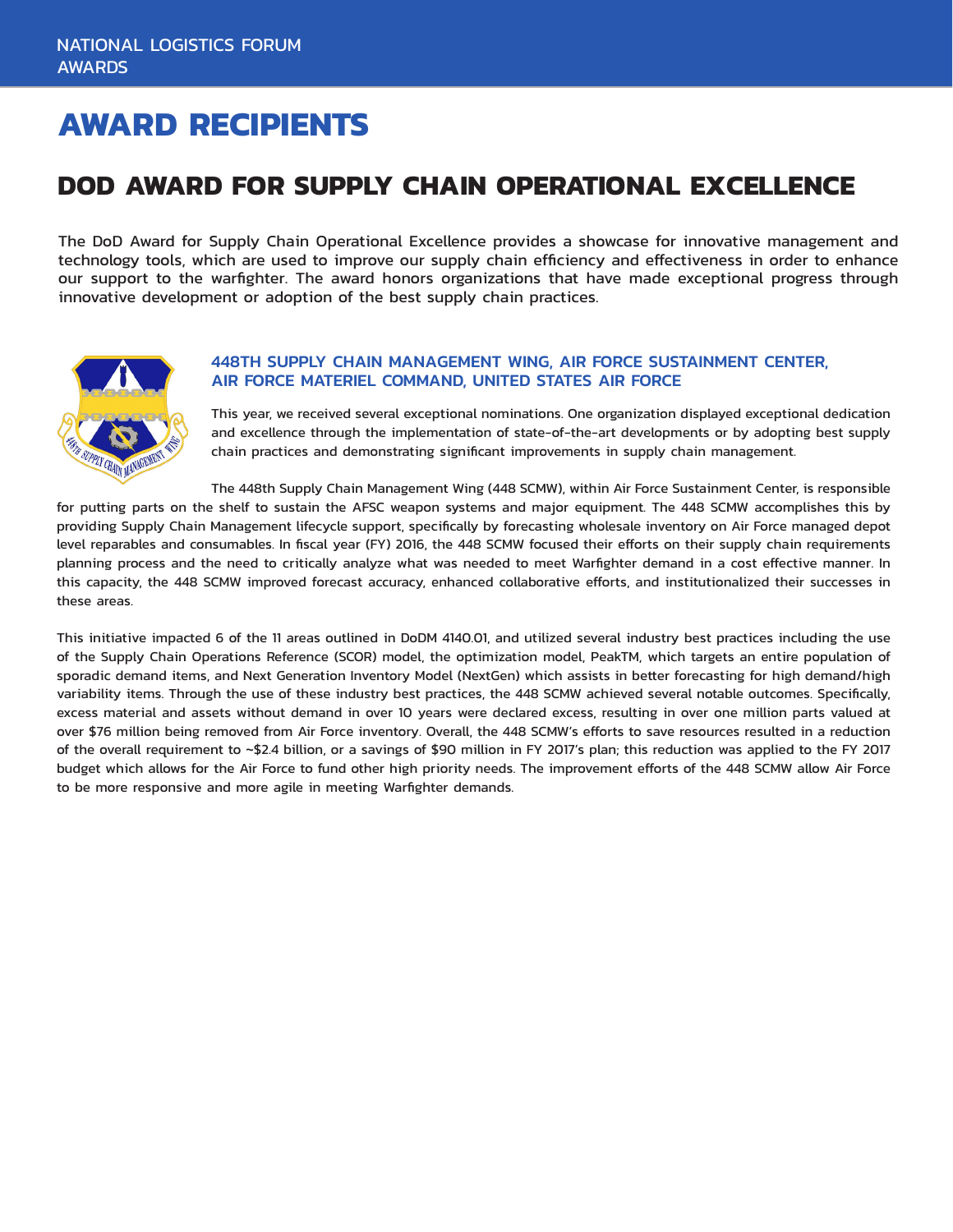## **WELCOME EMERGING PROFESSIONALS!**

NDIA's Logistics Management Division would like to welcome our 2017 class of Emerging Professionals!

Ms. Elaine Banner Business Development Principal Manager, CALIBRE Systems, Inc.

Maj Allen Batiste, USAF Education with Industry Fellow, UPS

Mr. Wilson Carter Masters in Marketing Student, Florida State University

Mrs. Renee Cooper Assistant Public Works Director, City of Safety Harbor

Mr. Kenneth Howell SFC/E-7, U.S. Army

Mr. Steven Kelly MBA Student, Florida State **University** 

Mr. Lloyd Knight Director, Global Government Operations, UPS

Ms. Heather Misiano Logistics Manager, Tamco Group

LT Ashley Ward, USN Education with Industry Fellow, UPS

Mr. Brenton Williams MBA Student, Florida State **University** 

## **THANK YOU TO OUR SPONSORS!**

REGISTRATION SPONSOR



REGISTRATION BAG SPONSOR

# Deloitte.